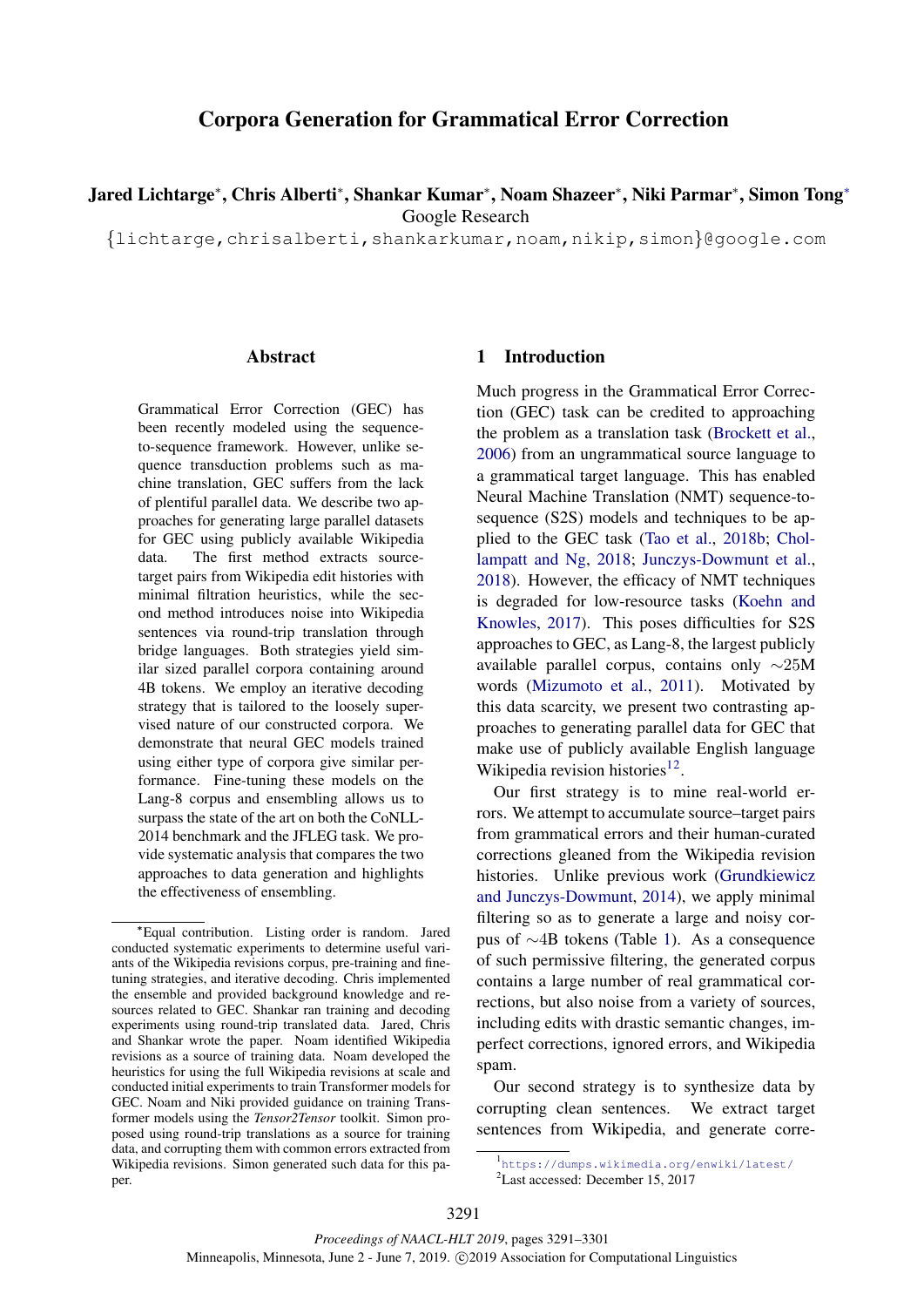sponding source sentences by translating the target into another language and back. This roundtrip translation introduces relatively clean errors, so the generated corpus is much less noisy than the human-derived Wikipedia corpus. However, these synthetic corruptions, unlike human errors, are limited to the domain of errors that the translation models are prone to making. Both approaches benefit from the broad scope of topics in Wikipedia.

| Corpus                 | # sentences | # words |
|------------------------|-------------|---------|
| Lang-8                 | 1.9M        | 25.0M   |
| WikEd                  | 12M         | 292 M   |
| Wikipedia Revisions    | 170M        | 4.1B    |
| Round-Trip Translation | 176M        | 4.1B    |

Table 1: Statistics computed over extant training sets for GEC (top) and corpora generated from Wikipedia in this work (bottom).

We train the Transformer sequence-to-sequence model (Vaswani et al., 2017) on data generated from the two schemes. Fine-tuning the models on the Lang-8 corpus gives us additional improvements which allow a single model to surpass the state-of-art on both the CoNLL-2014 and the JF-LEG tasks. Finally, we explore how to combine the two data sources by comparing a single model trained on all the data to an ensemble of models.

## 2 Data Generation from Wikipedia Revision Histories

Wikipedia provides a dump of the revision histories of all Wikipedia pages. For each Wikipedia page, the dump contains chronological snapshots of the entire content of the page before and after every submitted edit; thus two consecutive snapshots characterize a single revision to the page. Because a small number of popular pages see disproportionate traffic, some pages grow very large. As we are interested in the edits between snapshots, and not identical content that is typically in higher proportion in the revision histories for the largest pages, we discard pages larger than 64Mb. To prevent remaining large pages from skewing the dataset towards their topics with their many revisions, we downsample consecutive revisions from individual pages, selecting only  $log_{1.5}(n)$ pairs for a page with a total of  $n$  revisions. This reduces the total amount of data 20-fold. Each remaining pair of consecutive snapshots forms a source–target pair. The process for extracting examples from a page's revision history is illustrated in Figure 1.

From the XML of each page in a source–target pair, we extract and align the text, removing nontext elements. We then probabilistically cut the aligned text, skipping over non-aligned sequences. Two cuts bound an example pair, for which the source sequence is provided by the older snapshot, and the target sequence by the newer snapshot.

Following extraction of the examples, we do a small amount of corruption and filtration in order to train a model proficient at both spelling and grammar correction. We probabilistically introduce spelling errors in the source sequences at a rate of 0.003 per character, randomly selecting deletion, insertion, replacement, or transposition of adjacent characters for each introduced error.

We throw out examples exceeding a maximum length of 256 word-pieces. The majority of examples extracted by this process have identical source and target. Since this is not ideal for a GEC parallel corpus, we downsample identity examples by 99% to achieve 3.8% identical examples in the final dataset. The data generation scripts we use have been opensourced<sup>3</sup>.

In Figure 2, we show examples of extracted source–target pairs. While some of the edits are grammatical error corrections, the vast majority are not.

## 3 Data Generation from Round-trip **Translations**

As an alternative approach to extracting the edits from Wikipedia revisions, we extract sentences from the identity examples that were discarded during edit extraction, and generate a separate parallel corpus by introducing noise into those sentences using round-trip translation via a bridge language. Therefore, the original sentence from Wikipedia is the target sentence and output of the round-trip translation is the corresponding source sentence. The round trip translations introduce noise according to both the weaknesses of the translation models and the various inherent ambiguities of translation. We create a corrupted dataset using each bridge language. We use French (Fr), German (De), Japanese (Ja) and Russian (Ru) as bridge languages because they are high-resource languages and relatively dissim-

<sup>3</sup> https://github.com/tensorflow/tensor2tensor/ blob/master/tensor2tensor/data\_generators/wiki\_ revision.py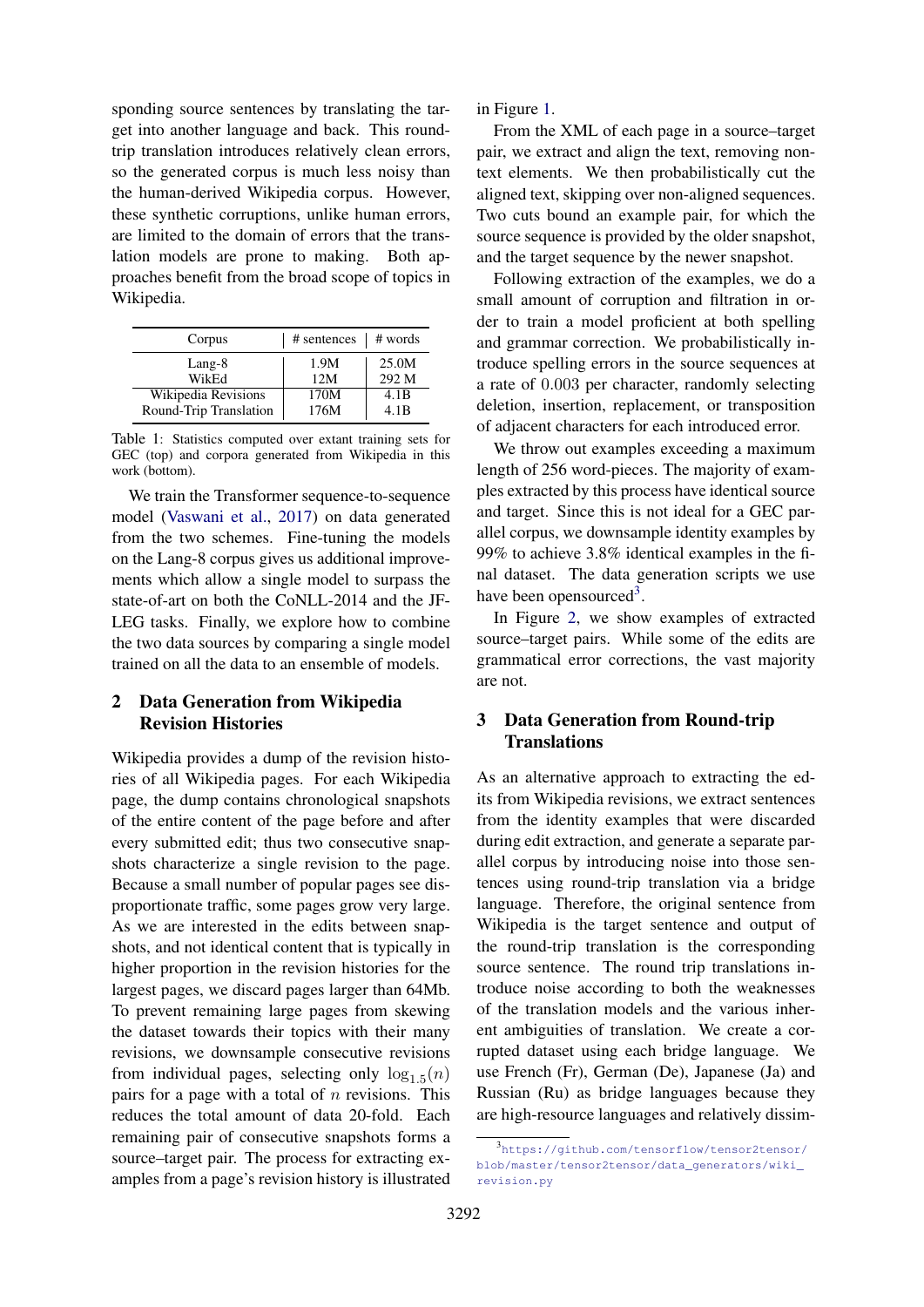

Figure 1: Process for extracting source–target pairs from revision history of a Wikipedia page. See Figure 2 for actual examples.





### Examples drawn from Round-Trip Translations



Figure 2: Example source–target pairs from each corpus.

ilar from each other. Thus, we compute a total of four corrupted datasets. The translations are obtained using a competitive machine translation system (Wu et al., 2016).

These round trip translated sentence-pairs contained only a small fraction of identity translations compared to those that are present in realworld GEC corpora. To address this deficiency, we augment this corpus with 2.5% identity translations. Analogous to Section 2, we want the models to learn both spelling and grammar correction. Thus, we randomly corrupt single characters via insertion, deletion, and transposition, each with a probability of 0.005/3. Round-trip translations do not contain some types of word and phrase errors (e.g., your/you're, should of/should have) and so we additionally corrupt the translated text by stochastically introducing common errors identified in Wikipedia. We first examine the Wikipedia revision histories to extract edits of up to three

words whose source and target phrases are close in edit distance, and which do not contain numbers or capitalization. For each of the remaining edits (original, revised), we compute the probability that the user typed *original* when they intended to type *revised*:

$$
P(\text{original}|\text{revised}) = \frac{C(\text{original}, \text{revised})}{C(\text{revised})},
$$

where  $C(x)$  refers to the counts of x in the corpus. We then probabilistically apply these rules to corrupt the translated text.

This process produces a parallel corpus identical in size to the Wikipedia Revision corpus, though with vastly different characteristics. Because the target sentences are Wikipedia sentences that were left unchanged for at least one Wikipedia revision, they are less likely to contain poor grammar, misspellings, or spam than the target sequences of the revisions data.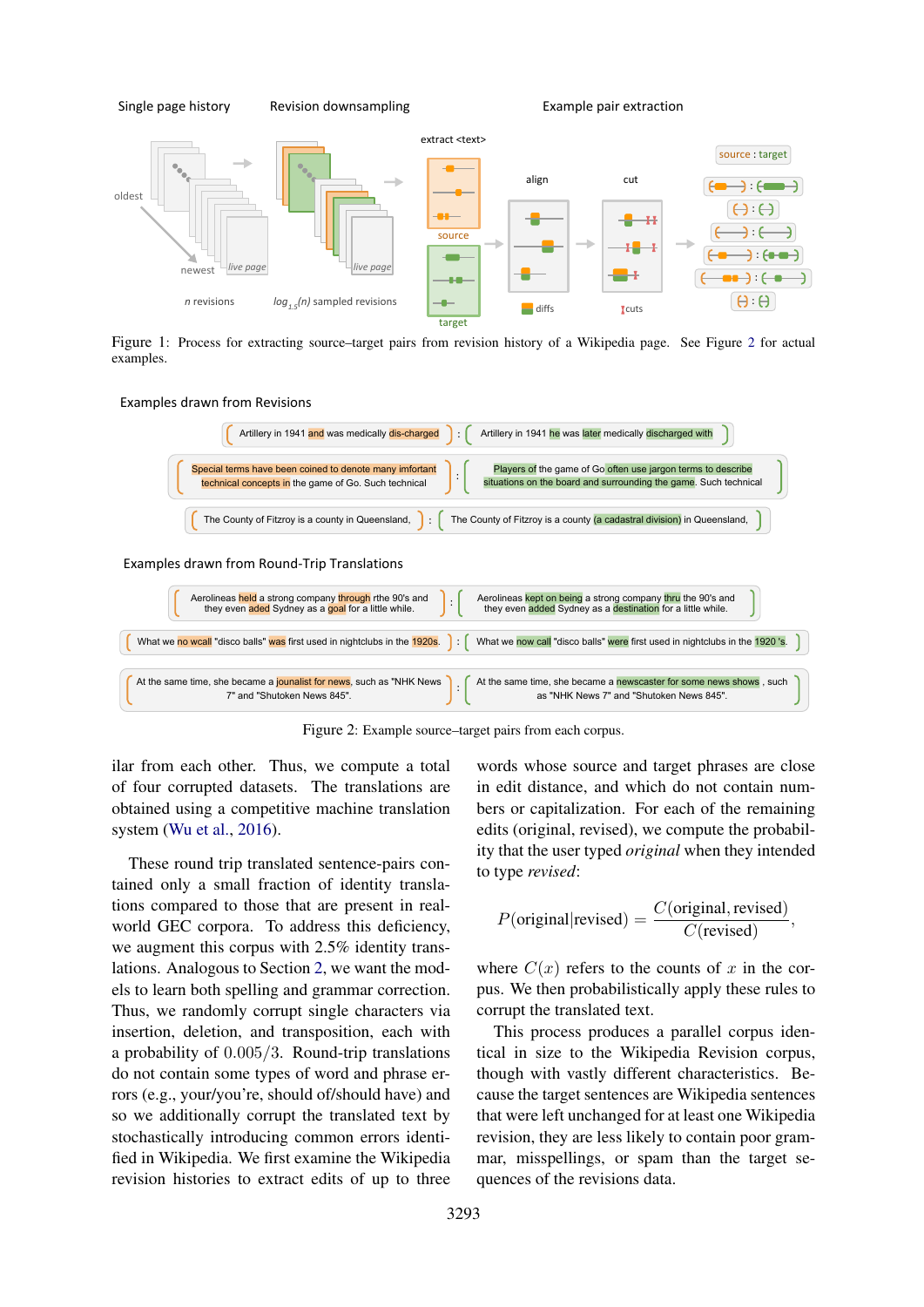

Figure 3:  $F_{0.5}$  with iterative decoding on the CoNLL dev set. Triangles indicate performance with single-shot decoding.

Also, the errors introduced by round-trip translation are relatively clean, but they represent only a subset of the domain of real-world errors. In contrast, the Wikipedia data likely has good coverage of the domain of real-world grammatical errors, but is polluted by significant noise. Examples from both corpora are shown in Figure 2. Examples of round-trip translations for each bridge language are shown in Table 2.

## 4 Iterative Decoding

Many sentences that require grammatical correction contain multiple errors. As a result, it can be difficult to correct all errors in a single decoding pass. This is specifically a problem when using models trained on noisy parallel data such as Lang-8 where the target sentences still contain grammatical errors. Following other work on the GEC task (Dahlmeier and Ng, 2012a; Tao et al., 2018a), we employ an iterative decoding algorithm that allows the model to make multiple incremental corrections. This allows the model multiple chances to suggest individually high-confidence changes, accruing incremental improvements until it cannot find any more edits to make.

Our iterative decoding algorithm is presented in Algorithm 1. Given the source sentence S and a hypothesis  $H$ , Cost $(H)$  refers to the negative log probability  $-\log P(H|S)$  using the sequence-tosequence model. In each iteration, the algorithm performs a conventional beam search but is only allowed to output a rewrite (non-identity translation) if it has high confidence i.e., its cost is less than the cost of the identity translation times a prespecified threshold. Using iterative decoding allows a stricter threshold value than what is optimal for single-shot decoding, as a change ignored for being low confidence in one decoding iteration may be selected in the next.

Using incremental edits produces a significant improvement in performance over single-shot decoding for models trained on the Wikipedia revision data, a highly noisy corpus, while models trained on the relatively clean round-trip translation data see no improvment. All models finetuned on Lang-8 see improvement with iterative decoding (Figure 3, Table 3).

| <b>Algorithm 1:</b> Iterative Decoding                            |                                                                   |
|-------------------------------------------------------------------|-------------------------------------------------------------------|
| <b>Data:</b> I, beam, threshold, MAXITER                          |                                                                   |
| Result: $T$                                                       |                                                                   |
| for $i \in \{1, 2, , MAXITER\}$ do                                |                                                                   |
| $Nbestlist = Decode(I, beam)$                                     |                                                                   |
| $C_{\text{Identity}} = +\infty$                                   |                                                                   |
| $C_{\text{Non-Identity}} = +\infty$                               |                                                                   |
| $H_{\text{Non-Identity}} = NULL$                                  |                                                                   |
| for $H \in Nbestlist$ do                                          |                                                                   |
| if $H = I$ then                                                   |                                                                   |
| $\big $ $C_{Identity} = Cost(H);$                                 |                                                                   |
| else if $Cost(H) < C_{Non\text{-}Identity}$ then                  |                                                                   |
| $C_{\text{Non-Identity}} = \text{Cost}(H)$                        |                                                                   |
| $H_{\text{Non-Identity}} = H$                                     |                                                                   |
| end                                                               |                                                                   |
|                                                                   | $\triangleright$ Rewrite if non-identity cost $\lt$ identity cost |
| <b>if</b> $C_{Non-Identity}/C_{Identity} <$ threshold <b>then</b> |                                                                   |
| $\hat{T} = H_{\text{Non-Identity}}$                               | $\triangleright$ Output rewrite.                                  |
| else                                                              |                                                                   |
| $\hat{T}=I$                                                       | $\triangleright$ Output identity.                                 |
| end                                                               |                                                                   |
| $I = \hat{T}$                                                     |                                                                   |
|                                                                   | $\triangleright$ Input for next iteration.                        |
| end                                                               |                                                                   |

In Table 4, we show an example of iterative decoding in action. The model continues to refine the input until it reaches a sentence that does not require any edits. We generally see fewer edits being applied as the model gets closer to the final result.

#### 5 Model

In this work, we use the *Transformer* sequence-tosequence model (Vaswani et al., 2017), using the *Tensor2Tensor* opensource implementation.<sup>4</sup> We use 6 layers for both the encoder and the decoder, 8 attention heads, embedding size  $d_{\text{model}} = 1024$ , a position-wise feed forward network at every layer of inner size  $d_{ff} = 4096$ , and Adafactor as optimizer with inverse squared root decay (Shazeer and Stern, 2018) 5 . The word tokens are split into subwords using a variant of the byte-pair encoding technique (Sennrich et al., 2016b), described in Schuster and Nakajima (2012).

We train the *Transformer* model for 5 epochs

<sup>4</sup> https://github.com/tensorflow/tensor2tensor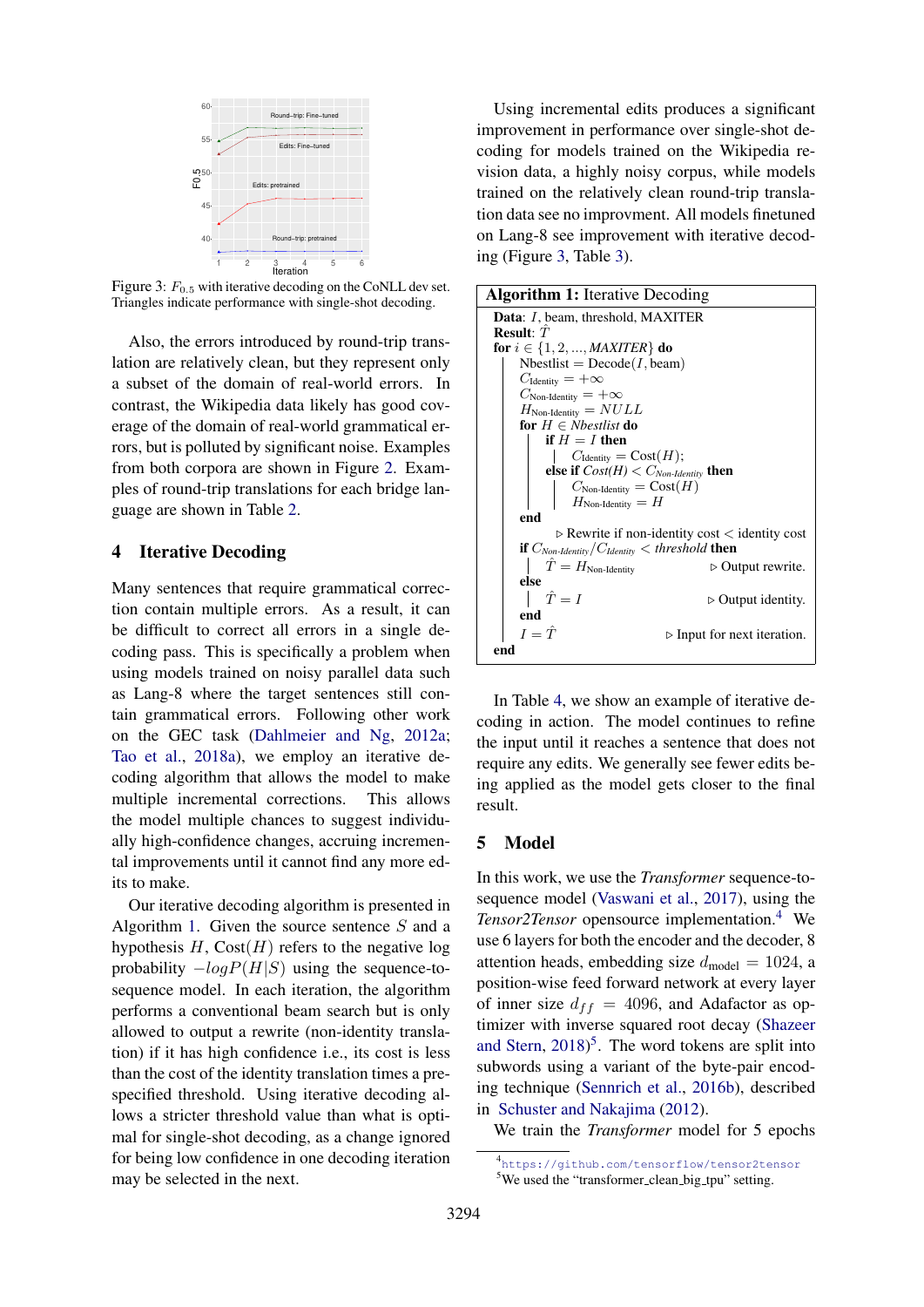| Original                                | "The Adventures of Patchhead" makes its second and final appearance.                                                                                                                                                                                                                                         |
|-----------------------------------------|--------------------------------------------------------------------------------------------------------------------------------------------------------------------------------------------------------------------------------------------------------------------------------------------------------------|
| Bridge Language                         |                                                                                                                                                                                                                                                                                                              |
| French<br>German<br>Russian<br>Japanese | "The Adventures of Patchhead" makes <b>his secnod</b> and final appearance.<br>"The Adventures of Patchhead" makes its second and <b>last</b> appearance.<br>"The Adventures of Patchhead" makes its second and <b>last apparance</b> .<br>"Patchhead Adventure" is the final appearance of the second time. |
| Original                                | He is not so tolerant of the shortcomings of those outside his family.                                                                                                                                                                                                                                       |
| Bridge Language                         |                                                                                                                                                                                                                                                                                                              |
| French<br>German<br>Russian<br>Japanese | He is not so tolerant of the <b>weaknesses</b> of those outside his family.<br>He is not so tolerant to the defects of the outside of his family.<br>He is not so tolerant of the shortcomings of those outside his family,<br>He is not so tolerant of the shortcomings of those outside his family.        |

Table 2: Example sentences generated via round-trip translation with introduced spelling errors.

| Source       | Decoding    | CoNLL-2014 |      |           | JFLEG    |
|--------------|-------------|------------|------|-----------|----------|
|              |             | Prec.      | Rec. | $F_{0.5}$ | $GLEU^+$ |
| Revision     | single-shot | 60.4       | 19.2 | 42.2      | 54.5     |
|              | iterative   | 58.3       | 25.1 | 46.1      | 56.6     |
| $+$ finetune | single-shot | 67.7       | 28.1 | 52.8      | 57.9     |
|              | iterative   | 64.5       | 36.2 | 55.8      | 62.0     |
| <b>RTT</b>   | single-shot | 47.1       | 21.4 | 38.0      | 52.5     |
|              | iterative   | 47.1       | 21.4 | 38.0      | 52.5     |
| $+$ finetune | single-shot | 66.7       | 31.8 | 54.7      | 59.0     |
|              | iterative   | 64.4       | 38.4 | 56.7      | 62.1     |

Table 3: Comparing iterative decoding to single-shot decoding for two models, trained on all Wikipedia revisions data and on all round-trip translation (RTT) data.

| Original | this is nto the pizzza that i ordering |
|----------|----------------------------------------|
| 1st      | this is not the pizza that I ordering  |
| 2nd      | This is not the pizza that I ordering  |
| 3nd      | This is not the pizza that I ordered   |
| 4th      | This is not the pizza that I ordered.  |
| Final    | This is not the pizza that I ordered.  |

Table 4: Iterative decoding on a sample sentence.

with a batch size of approximately 64,000 word pieces. While training on the Wikipedia corpora, we set the learning rate to 0.01 for the first 10,000 steps, then decrease it proportionally to the inverse square root of the number of steps after that.

We then finetune our models on Lang-8 for 50 epochs and use a constant learning rate of  $3 \times$ 10−<sup>5</sup> . We stop the fine-tuning before the models start to overfit on a development set drawn from Lang-8.

### 6 Experiments

## 6.1 Evaluation

We report results on the CoNLL-2014 test set (Ng et al., 2014) and the JFLEG test set (Napoles et al., 2017; Heilman et al., 2014). Our initial experiments with iterative decoding showed that increasing beam sizes beyond 4 did not yield improvements in performance. Thus, we report all results

using a beam size of 4. Our ensemble models are obtained by decoding with 4 identical *Transformers* trained and finetuned separately. Ensembles of neural translation systems are typically constructed by computing the logits from each individual system and combining them using either an arithmetic average (Sutskever et al., 2014) or a geometric average (Cromieres et al., 2016). Similar to Cromieres et al. (2016), we find that a geometric average outperforms an arithmetic average. Hence, we report results using only this scheme.

Following (Grundkiewicz and Junczys-Dowmunt, 2018; Junczys-Dowmunt et al., 2018), we preprocess JFLEG development and test sets with a spell-checking component but do not apply spelling correction to CoNLL sets. For CoNLL sets, we pick the best iterative decoding threshold and number of iterations on a subset of the CoNLL-2014 training set, sampled to have the same ratio of modified to unmodified sentences as the CoNLL-2014 dev set. For JFLEG, we pick the best decoding threshold on the JFLEG dev set.We report performance of our models by measuring  $F_{0.5}$  with the  $M^2$  scorer (Dahlmeier and Ng, 2012b) on the CoNLL-2014 dev and test sets, and the GLEU+ metric (Napoles et al., 2016) on the JFLEG dev and test sets. Table 5 reports statistics computed over the development and test sets.

| Test/Dev Set    | # sentences | # annotators | Metric |
|-----------------|-------------|--------------|--------|
| CoNLL-2014 dev  | 1345        |              |        |
| CoNLL-2014 test | 1312        |              | $M^2$  |
| JFLEG dev       | 754         |              | GL EU  |
| JFLEG test      | 747         |              | GLEU   |

Table 5: Statistics for test/dev data.

#### 6.2 Data from Wikipedia Revisions

In extracting examples from Wikipedia revision histories, we set a number of variables, selecting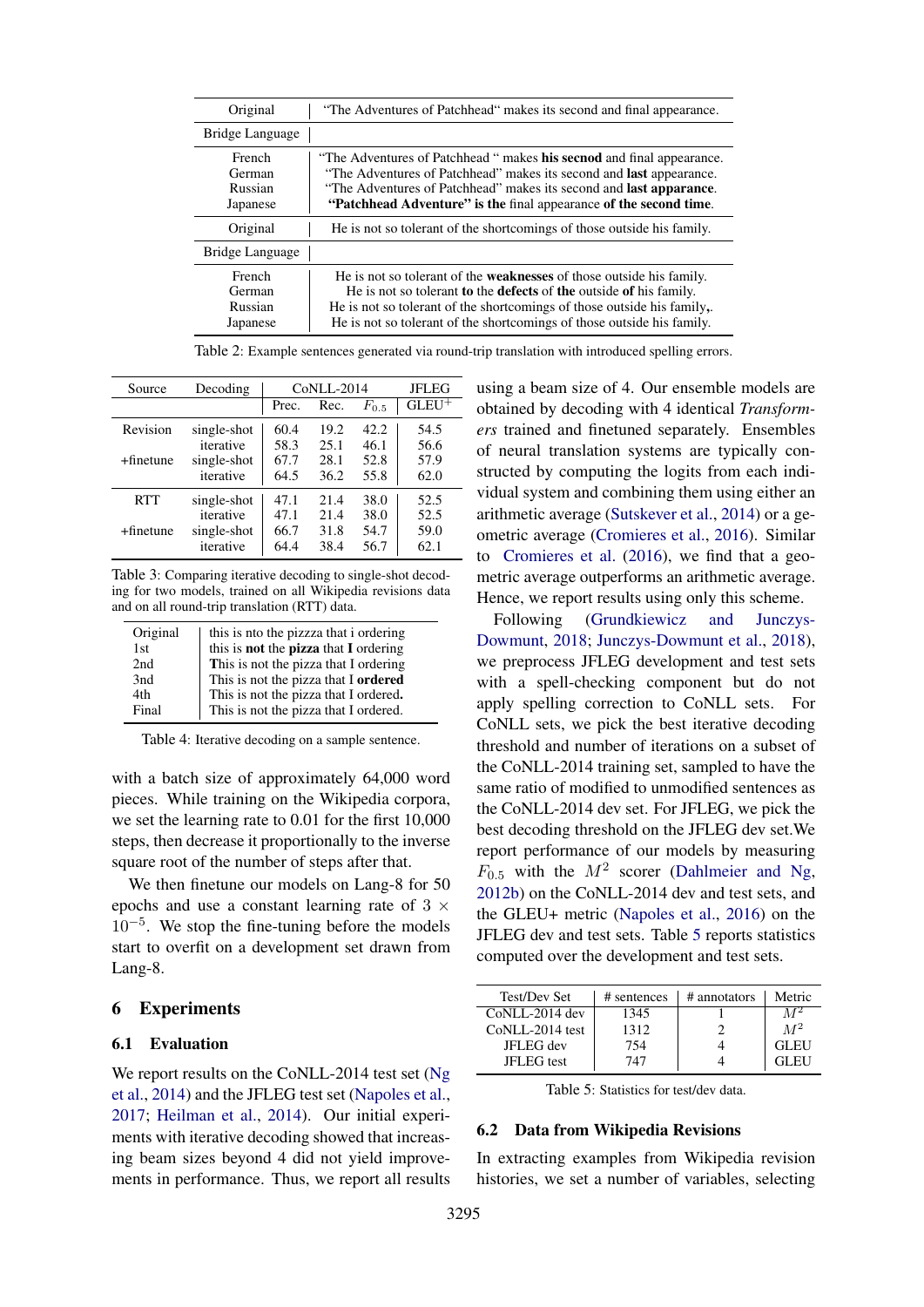| <b>Revision Dataset</b> | CoNLL-2014             |      |           | <b>JFLEG</b> |
|-------------------------|------------------------|------|-----------|--------------|
|                         | Prec.                  | Rec. | $F_{0.5}$ | $GLEU^+$     |
|                         | Revisions              |      |           |              |
| Default setting         | 62.7                   | 24.3 | 47.7      | 56.9         |
| Max-edit-28             | 57.3                   | 28.0 | 47.4      | 57.1         |
| Max-edit-6              | 58.3                   | 25.7 | 46.5      | 56.1         |
| Dwnsample-1.35          | 47.0                   | 35.1 | 44.0      | 56.4         |
| All                     | 58.3                   | 25.1 | 46.1      | 56.8         |
|                         | + finetuning on Lang-8 |      |           |              |
| Default setting         | 68.8                   | 32.3 | 56.1      | 61.7         |
| Max-edit-28             | 59.6                   | 40.9 | 54.6      | 61.8         |
| Max-edit-6              | 65.5                   | 37.1 | 56.8      | 61.6         |
| Dwnsample-1.35          | 62.7                   | 39.9 | 56.3      | 61.3         |
| All                     | 64.5                   | 36.2 | 55.8      | 62.0         |
| Lang-8 only             | 41.2                   | 16.4 | 31.7      | 52.8         |

Table 6: Performance of the models trained on variants of data extracted from Wikipedia revision histories (top panel) and then fine-tuned on Lang-8 (bottom panel), and of a model trained only on Lang-8 with the same architecture.

rate of revision downsampling, and maximum edit distance. We generate four data sets using variations of these values: *Default setting* uses the default values described in Section 2, *Max-edit-28* and *Max-edit-6* correspond to maximum edit distance of 28 and 6 wordpieces respectively, and *Dwnsample-1.35* corresponds to a revision downsampling rate of  $log_{1.35}(n)$  for a page with a total of  $n$  revisions (whereas the default setting uses a rate of  $log_{1.5}(n)$ ). We train a fifth model on the union of the datasets. Table 6 shows that varying the data generation parameters led to modest variation in performance, but training on the union of the diverse datasets did not yield any benefit. Finetuning yields large improvements for all models. As a sanity check, we also trained a model only on Lang-8 with the same architecture. All pretrained and fine-tuned models substantially outperform this Lang-8 only model, confirming the usefulness of pre-training.

#### 6.3 Round Trip Translations

As for the Revision data, we train a model on each of the round-trip translation datasets, and a fifth model on the union of their data, then fine-tune all models. The results are shown in Table 7. Using Japanese as the bridge language gives the best performance on CoNLL-2014, even when compared to the model trained on all round-trip data. This is likely because the error patterns generated using Japanese round-trip translations are very similar to those in CoNLL-2014 set, created from non-native speakers of English (Ng et al., 2014). Pooling all round-trip translations dilutes this similarity and lowers performance on CoNLL-2014.

However, the model trained on all data performs best on the JFLEG set, which has a different distribution of errors relative to CoNLL-2014 (Napoles et al., 2017). After fine-tuning, all round-trip models perform considerably better than the Lang-8 model.

| Bridge Language        | $CoNLL-2014$            |        |           | <b>JFLEG</b> |
|------------------------|-------------------------|--------|-----------|--------------|
|                        | Precision               | Recall | $F_{0.5}$ | $GLEU^+$     |
|                        | Round-Trip Translations |        |           |              |
| French                 | 33.6                    | 21.9   | 30.3      | 50.6         |
| German                 | 36.4                    | 21.2   | 31.8      | 51.3         |
| Russian                | 33.5                    | 21.1   | 30.0      | 50.5         |
| Japanese               | 35.7                    | 51.3   | 38.1      | 46.2         |
| All                    | 38.1                    | 27.1   | 35.2      | 52.1         |
| + finetuning on Lang-8 |                         |        |           |              |
| French                 | 57.9                    | 39.9   | 53.1      | 60.9         |
| German                 | 56.4                    | 42.1   | 52.8      | 61.5         |
| Russian                | 60.8                    | 32.5   | 51.7      | 59.9         |
| Japanese               | 60.9                    | 38.6   | 54.6      | 61.5         |
| All                    | 62.1                    | 40.0   | 56.0      | 61.6         |
| Lang-8 only            | 41.2                    | 16.4   | 31.7      | 52.8         |

Table 7: Performance of the models trained on the roundtrip translations (top panel) and fine-tuned on Lang8 (bottom panel) and of a model trained only on Lang-8 with the same architecture.

#### 6.4 Combining Data Sources

Having generated multiple diverse datasets, we investigate strategies for utilizing combinations of data from multiple sources. For each corpus, we train a single model on all data and compare its performance to an ensemble of the 4 individuallytrained models (Table 8). The ensemble clearly outperforms the single model for both types of data. We additionally train a single model on the union of all Revisions and Round-Trip Translated datasets reported on in Tables 6 and 7, which we compare to an ensemble of the 8 models trained individually on those datasets.

When Wikipedia edits are combined with the round-trip translations, the single-model performance remains unchanged on CoNLL-2014, while the ensemble shows an improvement. This suggests that when utilizing disparate sources of data, an ensemble is preferable to combining the data.

## 6.5 Comparison with Other systems

We compare the performance of our best individual system, trained on all revisions, the best ensemble of 8 models trained from both revisions and roundtrip translations on the CoNLL-2014 and JFLEG datasets (Table 9). We only report performance of models that use publicly available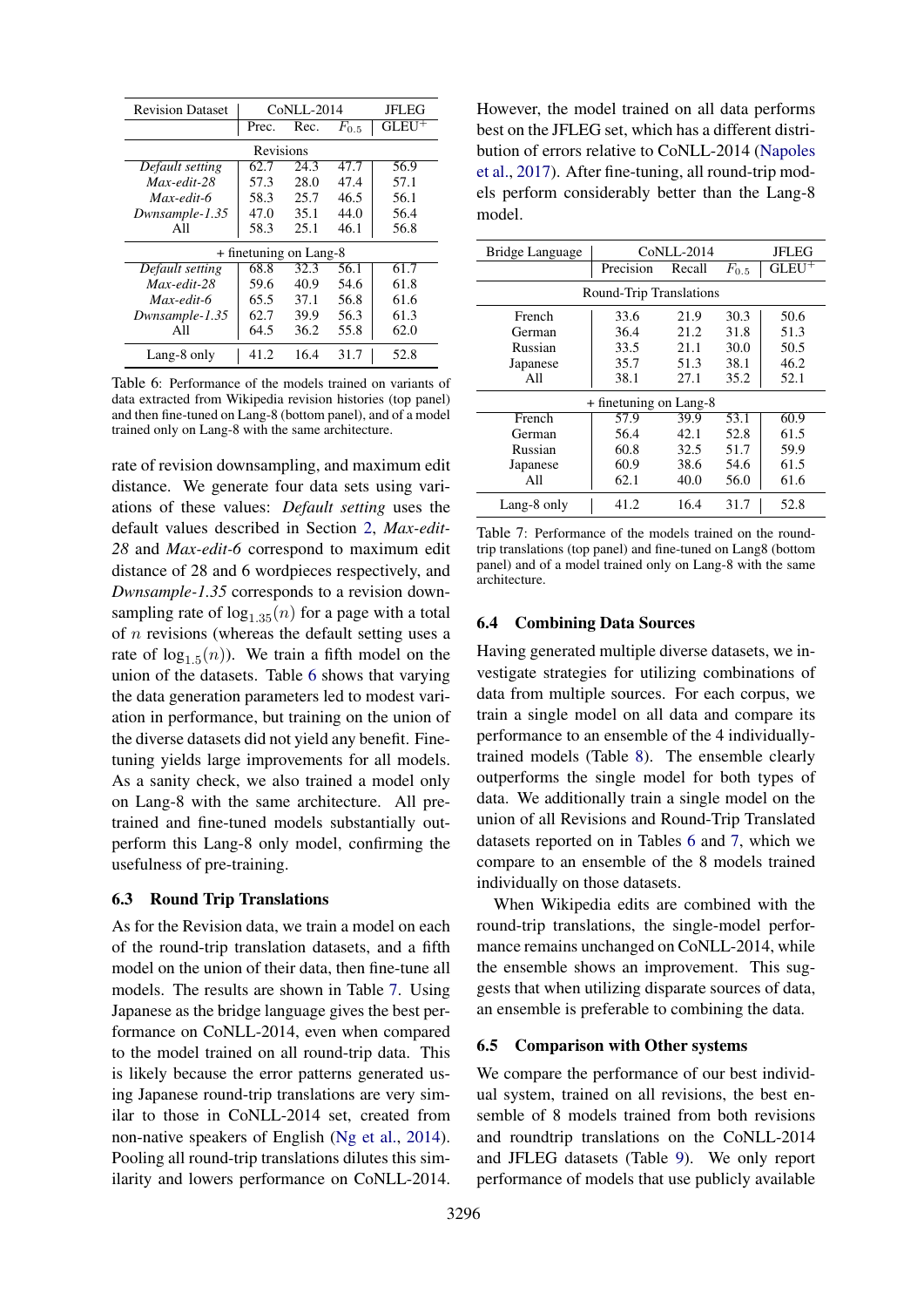| Model                               | $CoNLL-2014$            |        |           | <b>JFLEG</b> |
|-------------------------------------|-------------------------|--------|-----------|--------------|
|                                     | Precision               | Recall | $F_{0.5}$ | $GLEU^+$     |
|                                     | <b>Revisions</b>        |        |           |              |
| All                                 | 64.5                    | 36.2   | 55.8      | 62.0         |
| Ensemble (4)                        | 66.3                    | 42.3   | 59.0      | 62.9         |
|                                     | Round-Trip Translations |        |           |              |
| All                                 | 62.1                    | 40.0   | 56.0      | 61.6         |
| Ensemble (4)                        | 63.5                    | 47.0   | 59.3      | 63.2         |
| Revisions + Round-Trip Translations |                         |        |           |              |
| All                                 | 65.8                    | 35.2   | 56.1      | 62.6         |
| Ensemble (8)                        | 66.7                    | 43.9   | 60.4      | 63.3         |

Table 8: Combining datasets using either a single model trained on all data versus an ensemble of models. All models are fine-tuned on Lang-8.

Lang-8 and CoNLL datasets. Our single system trained on all revisions outperforms all previous systems on both datasets, and our ensemble improves upon the single system result<sup>6</sup>.

## 7 Error Analysis

All models trained on Wikipedia-derived data are demonstrated to benefit significantly from finetuning on Lang-8 (Tables 6 and 7). In Table 10, we compare example corrections proposed by two Wikipedia-derived models to the corrections proposed by their fine-tuned counterparts. The changes proposed by the revisions-trained model often appear to be improvements to the original sentence, but fall outside the scope of GEC. Models finetuned on Lang-8 learn to make more conservative corrections.

The finetuning on Lang-8 can be viewed as an adaptation technique that shifts the model from the Wikipedia-editing task to the GEC task. On Wikipedia, it is common to see substantial edits that make the text more concise and readable, e.g. replacing "which is RFID for short" with "(RFID)", or removing less important clauses like "Then we can see that". But these are not appropriate for GEC as they are editorial style fixes rather than grammatical fixes. The models trained on round-trip translation seem to be make fewer drastic changes.

Table 11 reports  $F_{0.5}$  across broad error categories for models trained from revisions and round-trip translations on the CoNLL-2014 test set. The error categories were tagged using the approach in Bryant et al. (2017). Although the overall  $F_{0.5}$  of the 2 ensembles are similar, there are notable differences on specific categories. The ensemble using round-trip translation performs considerably better on prepositions and pronouns while the revision ensemble is better on morphology and orthography. Thus, each system may have advantages on specific domains.

## 8 Related Work

Progress in GEC has accelerated rapidly since the CoNLL-2014 Shared Task (Ng et al., 2014). Rozovskaya and Roth (2016) combined a Phrase Based Machine Translation (PBMT) model trained on the Lang-8 dataset (Mizumoto et al., 2011) with error specific classifiers. Junczys-Dowmunt and Grundkiewicz (2016) combined a PBMT model with bitext features and a larger language model. The first Neural Machine Translation (NMT) model to reach the state of the art on CoNLL-2014 (Chollampatt and Ng, 2018) used an ensemble of four convolutional sequence-tosequence models followed by rescoring. The current state of the art  $(F<sub>0.5</sub>$  of 56.25 on CoNLL-2014) using publicly available Lang-8 and CoNLL data was achieved by Grundkiewicz and Junczys-Dowmunt (2018) with a hybrid PBMT-NMT system. A neural-only result with an  $F_{0.5}$  of 56.1 on CoNLL-2014 was reported by Junczys-Dowmunt et al. (2018) using an ensemble of neural *Transformer* models (Vaswani et al., 2017), where the decoder side of each model is pretrained as a language model. From a modeling perspective, our approach can be viewed as a direct extension of this last work. Rather than pretraining only the decoder as a language model, we pretrain on a large amount of parallel data from either Wikipedia revision histories or from round-trip translations. While pretraining on out-of-domain data has been employed previously for neural machine translation (Luong and Manning, 2015), it has not been presented in GEC thus far, perhaps due to the absence of such large datasets. Tao et al. (2018b) apply iterative decoding, where two neural models, trained in left-to-right and right-to-left directions, are applied in an interleaved manner. Similar to their study, we find that iterative decoding can improve the performance of GEC.

Prior work (Brockett et al., 2006; Foster and Andersen, 2009; Rozovskaya and Roth,

 $6$ Using non-public sentences beyond the regular Lang-8 and CoNLL datasets, Tao et al. (2018b) recently obtained an  $F_{0.5}$  of 61.3 on CoNLL-2014 and a GLEU of 62.4 on JF-LEG. Using finetuning data beyond the standard datasets, we obtain an  $\bar{F}_{0.5}$  of 62.8 on CoNLL-2014 and a GLEU of 65.0 on JFLEG.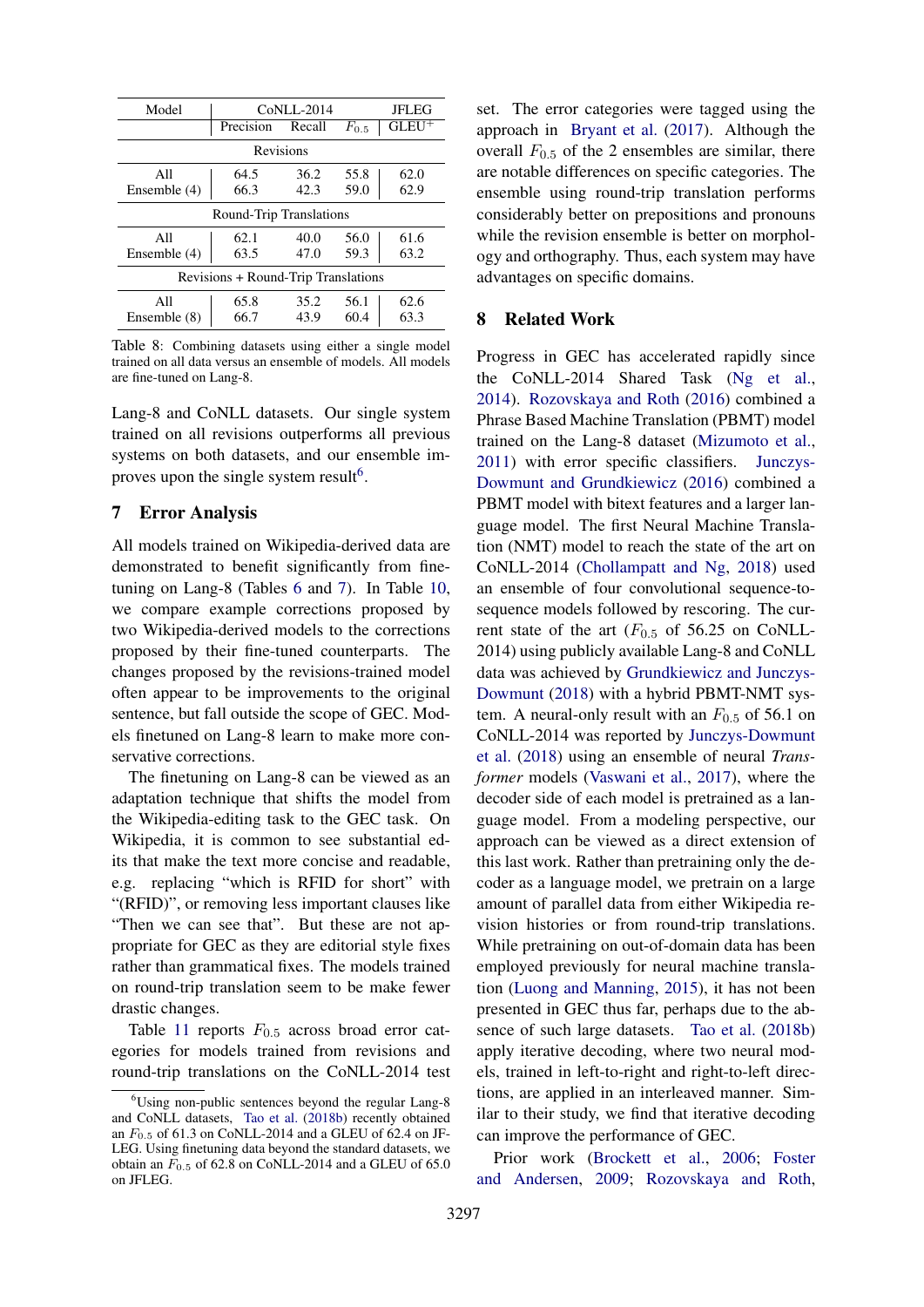|                                           | Model                                                     | Precision    | $CoNLL-2014$<br>Recall | $F_{0.5}$            | <b>JFLEG</b><br>$GLEU^+$ |
|-------------------------------------------|-----------------------------------------------------------|--------------|------------------------|----------------------|--------------------------|
| Chollampatt and $Ng(2018)$                | $MLConv_{embed}$<br>Ensemble $(4) + EO + LM + SpellCheck$ | 60.9<br>65.5 | 23.7<br>33.1           | 46.4<br>54.8         | 51.3<br>57.5             |
| Junczys-Dowmunt et al. (2018)             | Single Transformer<br>Ensemble (4)<br>Ensemble $(4) + LM$ | 63.0<br>61.9 | 38.9<br>40.2           | 53.0<br>56.1<br>55.8 | 57.9<br>58.5<br>59.9     |
| Grundkiewicz and Junczys-Dowmunt (2018)   | Hybrid PBMT +NMT +LM                                      | 66.8         | 34.5                   | 56.3                 | 61.5                     |
| Best Single Model<br><b>Best Ensemble</b> |                                                           | 65.5<br>66.7 | 37.1<br>43.9           | 56.8<br>60.4         | 61.6<br>63.3             |

| Table 9: Comparison of recent state-of-the-art models (top) and our best single-system and ensemble models (bottom) on the |
|----------------------------------------------------------------------------------------------------------------------------|
| CoNLL-2014 and JFLEG datsets. Only systems trained with publicly available Lang-8 and CoNLL datasets are reported.         |

| Original                                 | Recently, a new coming surveillance technology called radio-frequency identification which is RFID<br>for short has caused heated discussions on whether it should be used to track people.                                                                                                                            |
|------------------------------------------|------------------------------------------------------------------------------------------------------------------------------------------------------------------------------------------------------------------------------------------------------------------------------------------------------------------------|
| <b>Revisions</b>                         | Recently, a surveillance technology called radio frequency identification (RFID) has caused heated<br>discussions on whether it should be used to track people.                                                                                                                                                        |
| $+$ finetuning                           | Recently, a new surveillance technology called radio-frequency identification, which is RFID for                                                                                                                                                                                                                       |
| Ensemble                                 | short, has caused heated discussions on whether it should be used to track people.<br>Recently, a new coming surveillance technology called radio-frequency identification, which is RFID<br>for short, has caused heated discussions on whether it should be used to track people.                                    |
| Round-Trip                               | Recently, a new coming surveillance technology called radio-frequency identification which is RFID<br>for short has caused heated discussions on whether it should be used to track people.                                                                                                                            |
| $+$ finetuning                           | Recently, a new upcoming surveillance technology called radio-frequency identification which is RFID                                                                                                                                                                                                                   |
| Ensemble                                 | for short has caused heated discussions on whether it should be used to track people.<br>Recently, a new surveillance technology called radio-frequency identification which is RFID for short<br>has caused heated discussions on whether it should be used to track people.                                          |
| Original                                 | Then we can see that the rising life expectancies can also be viewed as a challenge for us to face.                                                                                                                                                                                                                    |
| <b>Revisions</b><br>$+$ finetuning       | The rising life expectancy can also be viewed as a challenge for <b>people</b> to face.<br>Then we can see that the rising life expectancy can also be viewed as a challenge for us to face.                                                                                                                           |
| Ensemble                                 | Then we can see that the rising life expectancies can also be viewed as a challenge for us to face.                                                                                                                                                                                                                    |
| Round-Trip<br>$+$ finetuning<br>Ensemble | Then we can see that the rising life expectancies can also be viewed as a challenge for us to face.<br>Then we can see that the rising life <b>expectancy</b> can also be viewed as a challenge for us to face.<br>Then we can see that the rising life expectancies can also be viewed as a challenge for us to face. |

Table 10: Corrections from models trained on (a) Wikipedia revisions and (b) round-trip translations using Japanese as a bridge language, along with suggestions from their Lang-8 finetuned counterparts. Also shown are the corrections from the ensembles of 4 wikipedia models as well as 4 models trained on round trip translations. Example sentences are from the CoNLL-2014 dev set.

2010), (Felice et al., 2014; Xie et al., 2016; Rei et al., 2017) has investigated multiple strategies for generating artificial errors in GEC. Cahill et al. (2013) show that preposition corrections extracted from Wikipedia revisions improve the quality of a GEC model for correcting preposition errors. Back-translation (Sennrich et al., 2016a; Xie et al., 2018) addresses data sparsity by introducing noise into a clean corpus using a translation model trained in the clean to noisy direction. However, training such a reverse translation model also requires access to parallel data which is scarce for GEC. In contrast, round-trip translation attempts to introduce noise via bridge translations. Round-trip translations have been investigated for GEC. Madnani et al. Madnani et al. (2012) combine round-trip translations to generate a lattice from which the best correction is extracted

using a language model. Désilets et al. (2009) use round-trip translations for correcting preposition errors. In contrast to these approaches, we employ round-trip translations for generating a large parallel training corpus for neural GEC models.

## 9 Discussion

Motivated by data scarcity for the GEC task, we present two contrasting approaches for generating large parallel corpora from the same publicly available data source. We believe both techniques offer promising research avenues for further development on the task.

We show that models trained exclusively on minimally filtered English Wikipedia revisions can already be valuable for the GEC task. This approach can be easily extended to the many other languages represented in Wikipedia, presenting an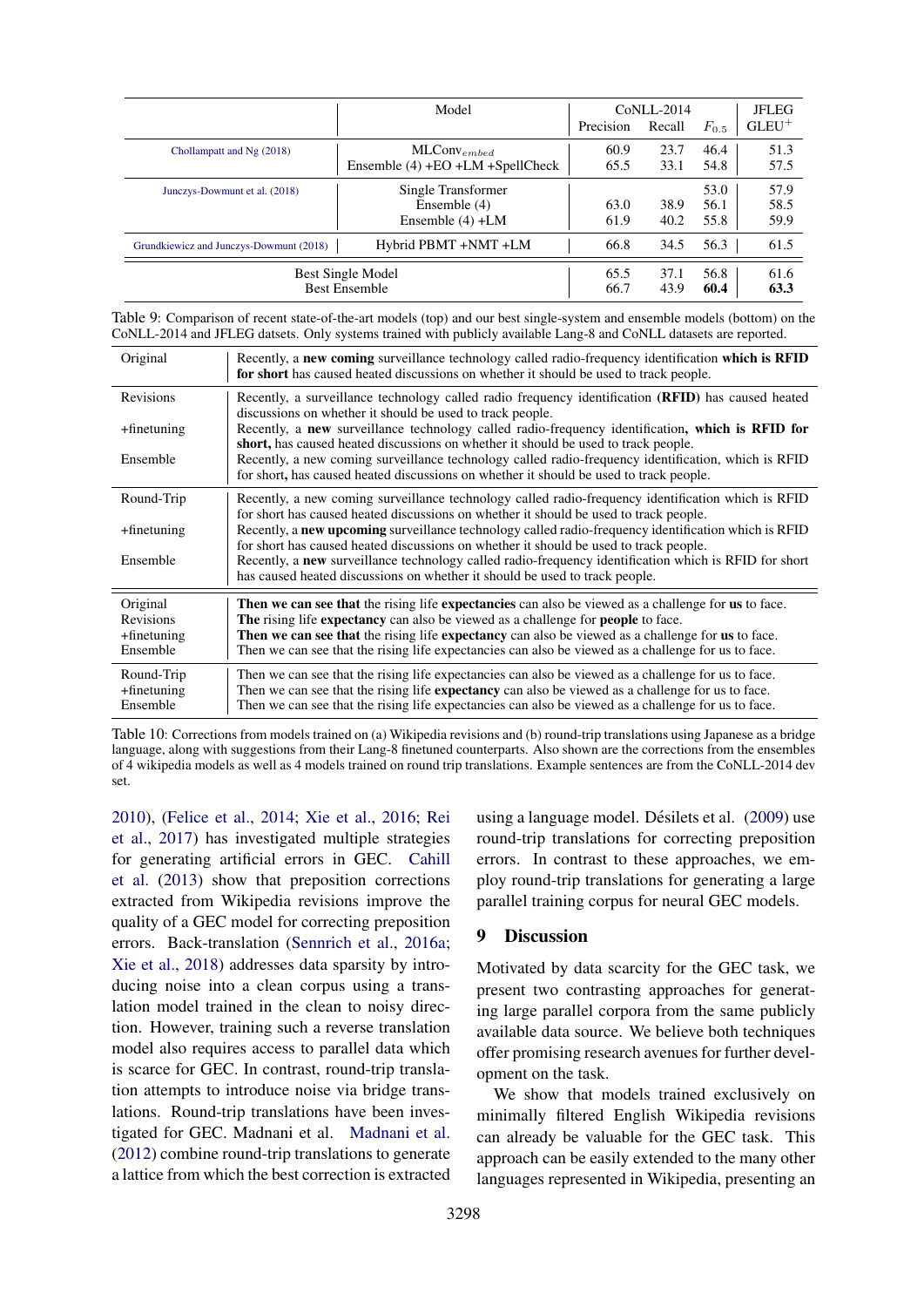| Error Type  | <b>Revisions</b> |            |          | Round-trip Translations |            |          |
|-------------|------------------|------------|----------|-------------------------|------------|----------|
|             | Pre-trained      | Fine-tuned | Ensemble | Pre-trained             | Fine-tuned | Ensemble |
| Adjective   | 16.9             | 29.4       | 36.6     | 14.4                    | 27.8       | 37.9     |
| Adverb      | 31.5             | 39.7       | 43.5     | 21.7                    | 33.3       | 44.6     |
| Determiner  | 31.3             | 57.2       | 59.4     | 27.4                    | 57.7       | 59.5     |
| Morphology  | 64.5             | 66.1       | 66.1     | 38.7                    | 59.3       | 62.0     |
| Noun        | 24.1             | 28.6       | 33.2     | 8.6                     | 27.5       | 32.4     |
| Orthography | 69.4             | 57.1       | 69.6     | 19.2                    | 58.6       | 57.9     |
| Preposition | 33.0             | 49.2       | 55.6     | 30.3                    | 52.7       | 61.9     |
| Pronoun     | 34.9             | 34.1       | 44.6     | 24.4                    | 41.7       | 50.1     |
| Punctuation | 26.7             | 29.5       | 36.4     | 29.8                    | 18.4       | 33.3     |
| Spelling    | 60.6             | 69.2       | 66.7     | 51.0                    | 58.5       | 62.5     |
| Verb        | 36.1             | 47.1       | 43.2     | 20.7                    | 45.2       | 43.2     |
| Word Order  | 45.5             | 33.3       | 52.1     | 34.8                    | 42.9       | 45.5     |

Table 11:  $F_{0.5}$  across error categories on the CoNLL-2014 test set.

opportunity to extend GEC into languages that may have no extant GEC corpora. While we expect pre-training on Wikipedia to give us a reasonable model, it may be crucial to fine-tune this model on small amounts of clean, in-domain corpora to achieve good performance.

When extracting examples from the Wikipedia revisions, we implemented minimal filtration in pursuit of simplicity, and to produce a sufficiently large dataset. Implementing more complex filtration in order to reduce the noise in the generated dataset will likely be a productive avenue to increase the value of this approach. The performance achieved by the reported Wikipedia revisions-trained models, both with and without finetuning, may be used as a baseline by which to evaluate smaller, cleaner datasets drawn from Wikipedia revisions.

Round-trip translation takes advantage of the advanced state of the task of Machine Translation relative to GEC by leveraging extant translation models as a source of grammatical-style data corruption. In this work, we only experiment with producing English-language GEC corpora, but this technique can be extended to any of the many languages for which translation models exist. It would be useful to assess how the translation quality influences the performance of the resulting GEC model. In our experiments with round-trip translation, we used target sentences drawn from Wikipedia to maintain a reasonable comparability between the two techniques. However, there is no constraint preventing the application of roundtrip translation to diverse data sources; any source of clean text can be turned into a parallel GEC corpus. This can be used to increase diversity in the generated data, or to generate domain-specific GEC corpora (e.g. patents).

We observe that pooling two diverse data sources used to train competitively performing models on the same task can degrade performance. This suggests that within datasets useful for a specific task, there may be greater value to be discovered in finding optimal partitions of the data for training models which can then be combined using ensembles. Prior work in combining diverse data sources includes addition of special tokens (Johnson et al., 2017) and meta-learning (Finn et al., 2017). We intend to compare ensembling with these alternatives.

We have opensourced the scripts used to extract example pairs from Wikipedia, which we hope will become a resource in the further development of models for GEC as well as other NLP tasks that rely on edit histories, such as sentence re-writing (Botha et al., 2018) and text simplification (Tonelli et al., 2016).

## Acknowledgements

We thank Jayakumar Hoskere, Emily Pitler, Slav Petrov, Daniel Andor, Alla Rozovskaya and Antonis Anastasopoulos for helpful suggestions. We also thank Jayakumar Hoskere, Shruti Gupta and Anmol Gulati for providing various GEC resources that were used in this paper.

## References

- Jan Botha, Manaal Faruqui, John Alex, Jason Baldridge, and Dipanjan Das. 2018. Learning to split and rephrase from wikipedia edit history. In *Proceedings of EMNLP*.
- Chris Brockett, William B Dolan, and Michael Gamon. 2006. Correcting ESL errors using phrasal SMT techniques. In *Proceedings of the 21st International Conference on Computational Linguistics and the*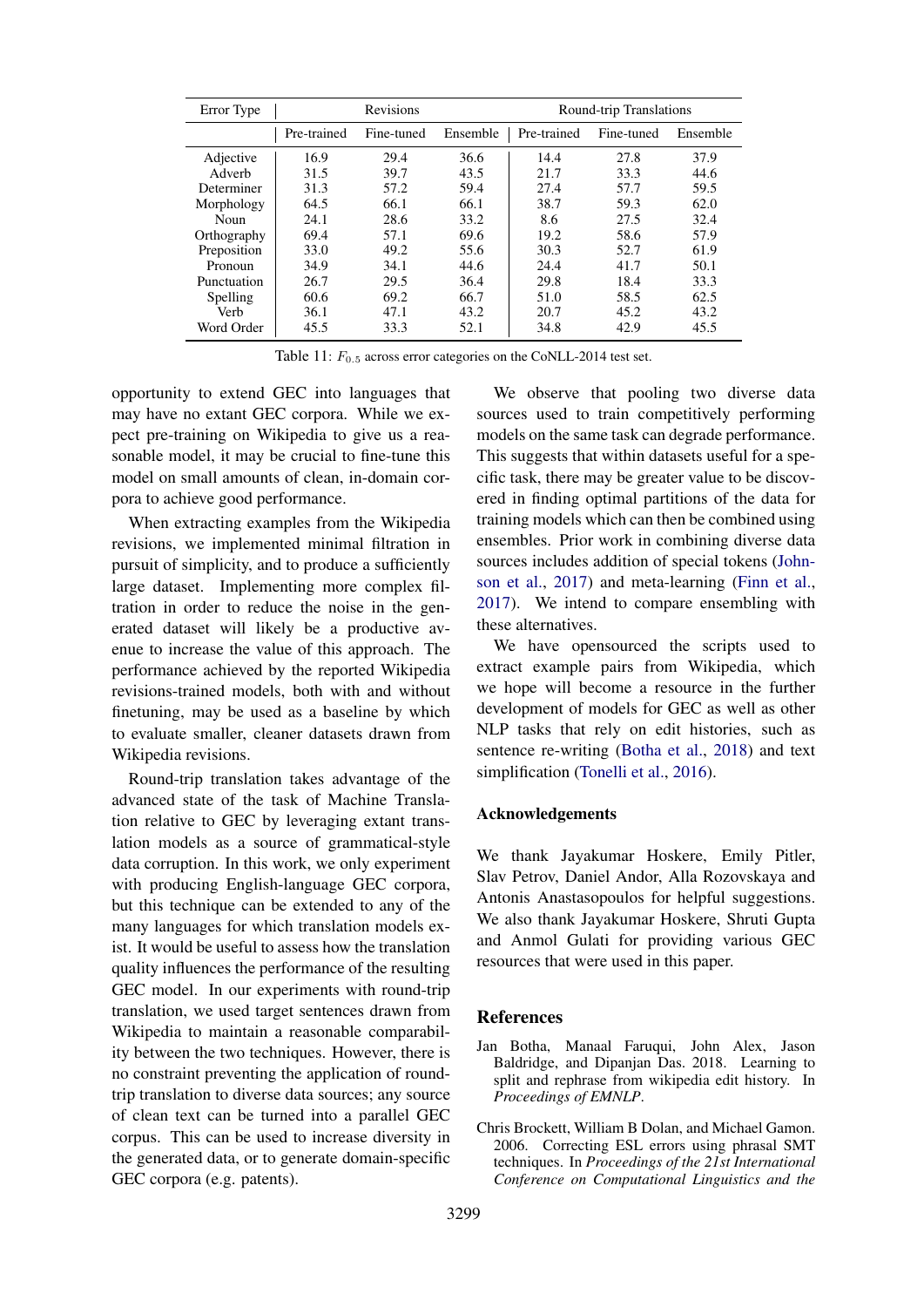*44th annual meeting of the Association for Computational Linguistics*, pages 249–256. Association for Computational Linguistics.

- Christopher Bryant, Mariano Felice, and Ted Briscoe. 2017. Automatic annotation and evaluation of error types for grammatical error correction. In *Proceedings of ACL*.
- Aoife Cahill, Nitin Madnani, Joel Tetreault, and Diane Napolitano. 2013. Robust systems for preposition error correction using wikipedia revisions. In *Proceedings of NAACL*, pages 507–517. Association for Computational Linguistics.
- Shamil Chollampatt and Hwee Tou Ng. 2018. A multilayer convolutional encoder-decoder neural network for grammatical error correction. arXiv:1801.08831.
- Fabian Cromieres, Chenhui Chu, Toshiaki Nakazawa, and Sadao Kurohashi. 2016. Kyoto university participation to wat 2016. In *Proceedings of the 3rd Workshop on Asian Translation (WAT2016)*.
- Daniel Dahlmeier and Hwee Tou Ng. 2012a. A beamsearch decoder for grammatical error correction. In *Joint Conference on Empirical Methods in Natural Language Processing and Computational Natural Language Learning*.
- Daniel Dahlmeier and Hwee Tou Ng. 2012b. Better evaluation for grammatical error correction. In *Proceedings of NAACL*.
- A. Désilets and Hermet M. 2009. Using automatic roundtrip translation to repair general errors in second language writing. In *Proceedings of MT Summit XII*.
- Mariano Felice, Zheng Yuan, Øistein E. Andersen, Helen Yannakoudakis, and Ekaterina Kochmar. 2014. Grammatical error correction using hybrid systems and type filtering. In *Proceedings of the Eighteenth Conference on Computational Natural Language Learning: Shared Task*, pages 15–24. Association for Computational Linguistics.
- Chelsea Finn, Pieter Abbeel, and Sergey Levine. 2017. Model-agnostic meta-learning for fast adaptation of deep networks. *CoRR*, abs/1703.03400.
- Jennifer Foster and Øistein E. Andersen. 2009. Generrate: Generating errors for use in grammatical error detection. In *Proceedings of the Fourth Workshop on Innovative Use of NLP for Building Educational Applications*, EdAppsNLP '09, pages 82– 90, Stroudsburg, PA, USA. Association for Computational Linguistics.
- Roman Grundkiewicz and Marcin Junczys-Dowmunt. 2014. The wiked error corpus: A corpus of corrective wikipedia edits and its application to grammatical error correction. In *International Conference on Natural Language Processing*, pages 478–490. Springer.
- Roman Grundkiewicz and Marcin Junczys-Dowmunt. 2018. Near human-level performance in grammatical error correction with hybrid machine translation. *arXiv:1804.05945*.
- Michael Heilman, Aoife Cahill, Nitin Madnani, Melissa Lopez, Matthew Mulholland, and Joel Tetreault. 2014. Predicting grammaticality on an ordinal scale. In *Proceeedings of ACL*.
- Melvin Johnson, Mike Schuster, Quoc V. Le, Maxim Krikun, Yonghui Wu, Zhifeng Chen, Nikhil Thorat, Fernanda Viegas, Martin Wattenberg, Greg Corrado, ´ Macduff Hughes, and Jeffrey Dean. 2017. Google's multilingual neural machine translation system: Enabling zero-shot translation. *Transactions of the Association for Computational Linguistics*, 5(1):339– 351.
- Marcin Junczys-Dowmunt and Roman Grundkiewicz. 2016. Phrase-based machine translation is state-ofthe-art for automatic grammatical error correction. In *Proceedings of EMNLP*.
- Marcin Junczys-Dowmunt, Roman Grundkiewicz, Shubha Guha, and Kenneth Heafield. 2018. Approaching neural grammatical error correction as a low-resource machine translation task. *arXiv:1804.05940*.
- Philipp Koehn and Rebecca Knowles. 2017. Six challenges for neural machine translation. *CoRR*, abs/1706.03872.
- Minh-Thang Luong and Christopher D. Manning. 2015. Stanford neural machine translation systems for spoken language domain. In *International Workshop on Spoken Language Translation*.
- Nitin Madnani, Joel Tetreault, and Martin Chodorow. 2012. Exploring grammatical error correction with not-so-crummy machine translation. In *Proceedings of the Seventh Workshop on Building Educational Applications Using NLP*, NAACL HLT '12, pages 44–53, Stroudsburg, PA, USA. Association for Computational Linguistics.
- Tomoya Mizumoto, Mamoru Komachi, Masaaki Nagata, and Yuji Matsumoto. 2011. Mining revision log of language learning SNS for automated japanese error correction of second language learners. In *Proceedings of IJCNLP*, pages 147–155.
- Courtney Napoles, Keisuke Sakaguchi, Matt Post, and Joel Tetreault. 2016. GLEU without tuning. arXiv:1605.02592.
- Courtney Napoles, Keisuke Sakaguchi, and Joel Tetreault. 2017. JFLEG: A fluency corpus and benchmark for grammatical error correction. In *Proceedings of EACL*.
- Hwee Tou Ng, Siew Mei Wu, Ted Briscoe, Christian Hadiwinoto, Raymond Hendy Susanto, and Christopher Bryant. 2014. The CoNLL-2014 shared task on grammatical error correction. In *CoNLL Shared Task*, pages 1–14.